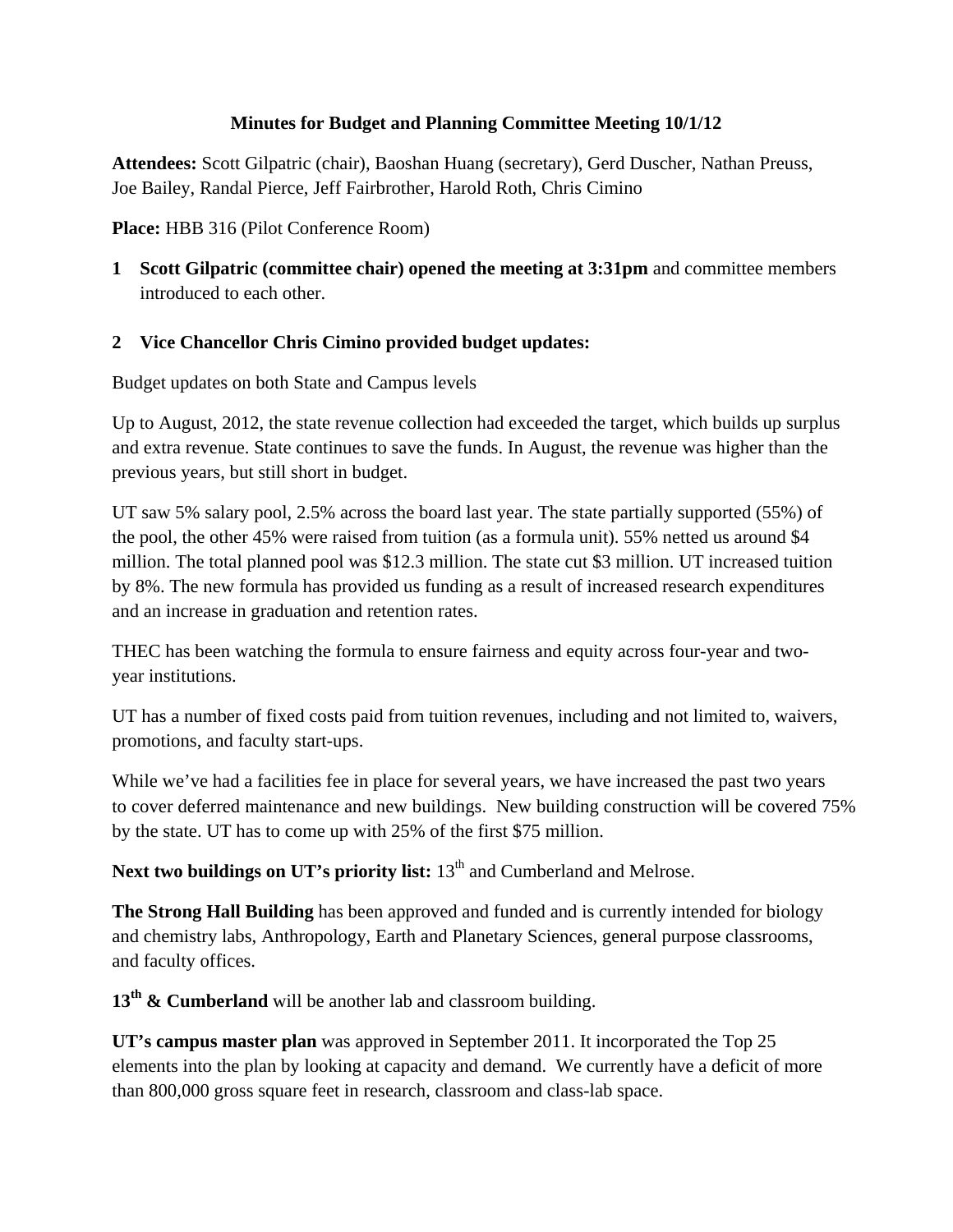This administration has committed to a new building every year in the 5 year plan, subject to the state's approval and funding support.

## **Committee discussed asking Associate Vice Chancellor for Facilities Services David Irvin to give a presentation** to the B&P committee regarding the campus master plan.

# **Cherokee Campus Updates:**

At least the  $1<sup>st</sup>$  building is under construction, the JIAMS building, with a split funding model between the state, federal, and UT sources. The system is trying to find partners to locate to the site and enter into joint research initiatives. The property is managed by the UT system. UT has committed to finish the entire JIAMS building. The first phase is expected to be finished in summer 2014 with the second phase being completed in 2015. UT expects the second phase to cost around \$10 million which it will fund with bonds and service the debt with F&A proceeds. The hope is that JIAMS will increase research activities and ultimately generate more F&A. We have already bought two electron microscopes (a TEM and a FIB) for JIAMS, currently in SERF.

Employee Health Care premiums will be increased by 2% in the coming year. It's a self-funded plan in which the employee pays 20% of the premium and the State funds 80%.

### **3 Faculty Salary Report**

Last year the committee passed resolution regarding faculty salaries.

The most recent faculty salary study was done for 2011. The study indicates that most of the UTK faculty salaries are still below the Top 25 peers, although the gap has been reduced. Last year UT had an overall 5.7% increase in faculty salaries; whereas our peer groups had only 2%.

According to Vice Chancellor Chris Cimino, the chancellor pushed hard for this year's increase on the basis that the Top 25 peers were doing 2-3% increases and we wanted to make up some ground for not having any increases for four years. By late spring we expect to receive faculty salary data for FY12.

The committee feels that even with the current pay increase, the faculty salary gap between UT and our Top 25 peers is still very large and concerning. It is difficult for UT to become Top 25 public university with our current faculty get paid significantly lower than our Top 25 peers. **Scott will draft a new resolution on faculty salaries on behalf of the B&P Committee.**

### **4 Update on Student Retention Project**

The committee chair Scott Gilpatric is scheduled to meet Asst Provost and Director of OIRA Denise Gardner on Tuesday (10/2/12).

It has been noted that the data of UT vs. Top 25 in terms of ACT and GPA are similar or even better. However our retention and graduation rates are much lower. The committee will be